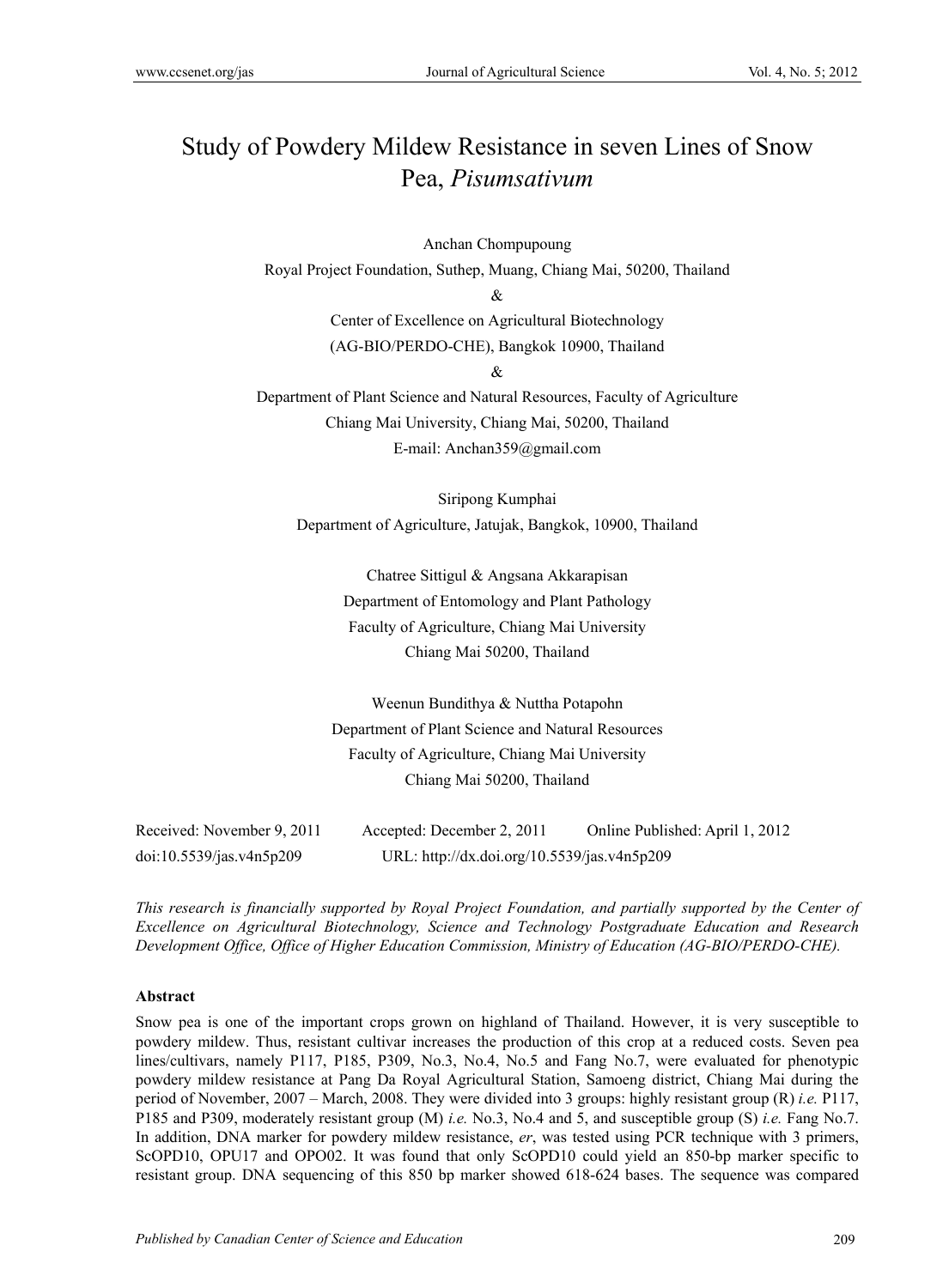with databases in NCBI GenBank. After BLAST searches, the 618-624 base sequences had 90-91% homology to the DNA sequence from clone JICPSV-598E15, complete sequence of *P. sativum*.

**Keywords:** Pea, Powdery mildew resistance, PCR Technique

#### **1. Introduction**

Snow pea, *Pisumsativum* L.(Fabaceae), is an important source of protein which has continuously increased market demand and becomes popular for the Thai consumers. Fresh frozen pea pod has been exported to Japan as much as fresh consumption in Thailand. Because snow pea is a major winter annual pulse crop which needs cool condition for their growth and yield, the major production area is located on the highland especially in the northern part of Thailand such as Chiang Mai, Chiang Rai and on the highland of Petchaboon and Tak Provinces (Pongphal *et al*., 2003). In Thailand, powdery mildew is a common disease of snow pea, and the cause of this disease is *Oidium* spp. (Wanasiri, 2007). It is prevalent in many areas of Thailand where pea is cultivated in every season (Khumpai *et al.,* 2001). The commercial snow pea cultivars, widely used by farmers, produce high yield but are very susceptible to powdery mildew disease. The disease infection can rapidly spread when the growing climates are favorable to the disease. Severe damage about 25-50% to the production could occur (Warkentin *et al.,* 1998). Moreover, the number of pods per plant, seeds per pod, heights and the number of nodes could drastically decrease (Fondevilla *et al.,* 2007). Therefore, chemical control of the disease is needed, but it increases cost of production. Moreover, it is not safe to the producers, consumers and environment. Thus, the use of resistant varieties to powdery mildew is more efficient, economical and ecologically sound for controlling disease (Keller *et al.,* 2000). There is a report that the resistance to the powdery mildew disease in pea is controlled by recessive gene *er-1* and (or) *er-2.* (Tiwari *et al.,*1998). In addition, the resistant *er*-3 gene has been found in *P. fulvum* which originated in eastern Mediterranean and Near East areas. The presence of resistant gene showed the dominant specific character and also depended on the climate (Fondevilla *et al.,* 2007). Marker-assisted selection (MAS) may be used to shorten time needed to fix resistance to powdery mildew in segregating populations. Markers tightly linked to gene of interest increase the efficiency and accuracy of selection (Sanchez *et al.,* 2000). DNA maker is a tool that has been widely used to identify and separate resistant pea cultivar from the susceptible cultivar by using polymorphic band of *er* gene linkage such as ScOPO18<sub>1200</sub> and ScOPE16<sub>1600</sub> in Canadian resistant cultivar (Tiwari *et al.*, 1998), OPU17<sub>1000</sub> and ScOPD10<sub>650</sub> in Indian resistant cultivar whereas  $OPOO2_{1400}$  in Indian susceptible cultivars (Janila and Sharma, 2004). Moreover, the presence of DNA marker, *er* gene, has specific linkage to landrace cultivar. The objective of this study was to identify the *er* gene-linked molecular marker in snow peas which were developed in Thailand by using three primers, OPU17, OPO02 and ScOPD10 which were reported by Janila and Sharma (2004).

## **2. Materials and Methods**

## *2.1 Phenotypic Evaluation of Powdery Mildew Resistance*

This research was conducted in the winter season from November 2006 to March 2007 at Pang Da Royal Agricultural Station, Samoeng District, Chiang Mai. Seven pea lines/cultivars, P117, P185, P309, No.3, No.4, No.5 and Fang No.7, were used. Randomized Complete Block Design with 6 replications was used. Fourteen-day prior to transplanting, Fang No.7, the susceptible cultivar, was planted as source of *Oidium* sp. inoculum. Evaluation was done according to the presence of disease on the  $4<sup>th</sup>$ ,  $7<sup>th</sup>$ ,  $10<sup>th</sup>$  nodes and a whole plant at 45, 55, 65 and 75 days, respectively. Disease severity scoring was based on the amount of disease on each leaf and calculated for the percentage of infected area ranging from 0 to 100% (Ondrej *et al*., 2005; Young *et al.,*  1993) and the scores were analyzed by Statistix version 8.0.

## *2.2 DNA Marker Linked to Powdery Mildew Resistance in Snow Pea*

Genomic DNA of 7 pea lines/cultivars was extracted from young leaf using Plant DNAZOL Reagent (Invitrogen Co., Ltd.). The 20 µl reaction mixture was composed of 15 ng DNA template, 1 x PCR buffer (10mM Tris-HCl pH 8.3, 50 mM KCl, 0.2 mM MgCl2, Enhancer solution), 0.5 mM dNTPs, 80 ng primer, 1 unit i-*Taq*tm DNA polymerase (iNtRON biotechnology, Inc.) and distilled water. Three primers, one SCAR primer, ScOPD10 and two RAPD primers, OPU17 and OPO02, obtained from Operon Technologies Inc., Alameda, California, USA), were used for PCR reaction. The amplification was done following the method of Janila and Shama (2004), 1 cycle of 92<sup>o</sup>C for 120 sec. then 92<sup>o</sup>C for 30 sec, 42<sup>o</sup>C 30 sec, and 72<sup>o</sup>C 60 sec. for 44 cycles and 72<sup>o</sup>C 300 sec. for 1 cycle. PCR product was kept overnight at 4°C before checking the quality and quantity by 1.7% agarose gel electrophoresis. The amplified DNA bands were stained in 0.1 µl/ml ethidium bromide and photographed under UV light using BIODOC-It™ M-20 System (Gibthai Co., Ltd.).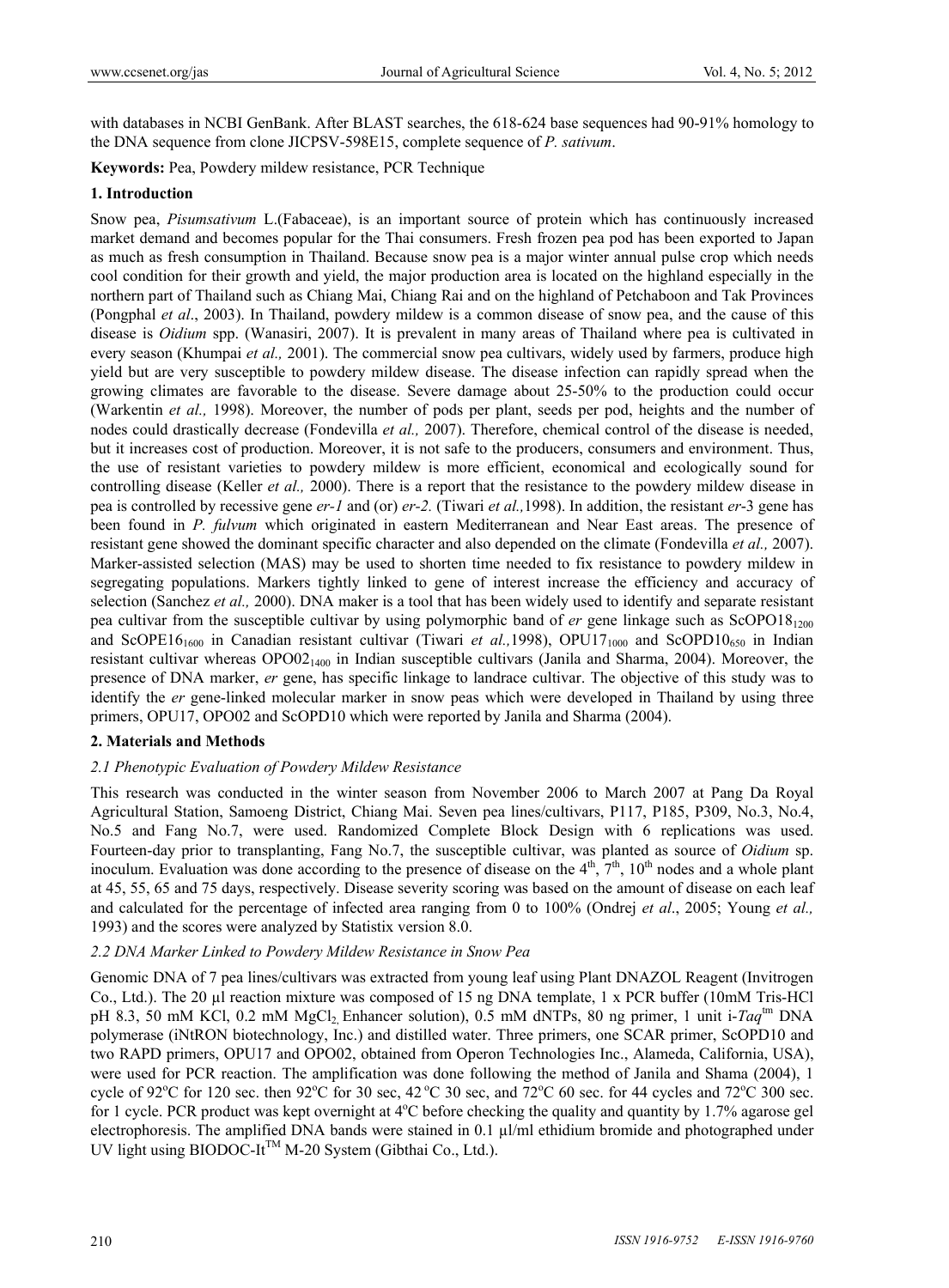## *2.3 DNA Sequence Analysis*

The 850-bp PCR products derived from two plants each of three resistant lines, P117, P185 and P309, were purified and sequenced at Pacific Science Co., Ltd.

## **3. Results**

## *3.1 Phenotypic Evaluation of Powdery Mildew Resistance*

The percentage of powdery mildew infection on the leaf surface areas of 7 pea lines/cultivars was measured. The results showed that in all stages of growth of cultivar Fang No.7, the highest severity on infection (100%) was observed on the leaves. Base on the disease severity ratings of the study, the tested materials were classified into 3 groups as follows; highly resistant (R), lines P117, P185 and P309; moderately resistant (M), lines No.3, No.4 and No.5 and susceptible (S), cultivar Fang No.7. At 45 days after transplanting, evaluation was carried out on the  $4<sup>th</sup>$  node stage of growth, and it was found that the resistant group showed only 0.3-1.9% of leaf area infection, whereas the moderately resistant and susceptible groups showed 62.1-85.1 and 100% of leaf infections, respectively (Figure 1). At 55 days after transplanting, evaluation was done again on the  $7<sup>th</sup>$  node, and it was noted that there was no infection on resistant groups, whereas the moderately resistant and susceptible groups showed 18.9-47.7 and 73.9% of infections, respectively. Then at  $11<sup>th</sup>$  node or at 65 days after transplanting, disease rating was recorded and it was observed that only light infection of 1.6-2.3% was seen of leaves of the resistant lines. Meanwhile the moderately resistant and susceptible groups showed 37.8-60.4 and 90.0% of infections, respectively. Finally, powdery mildew disease scoring of the whole plant was carried out at 75 days after transplanting, and it was found that the resistant group showed only 4.5-10.9% disease infections. The moderately resistant and susceptible groups showed 32.4-56.6 and 96.0% disease infections, respectively.

## *3.2 DNA Marker Linked to Powdery Mildew Resistance in Snow Pea*

Three primers, ScOPD10, OPU17 and OPO02 were used to amplify DNA in PCR reaction. It was found that all 3 primers generated the multiple sizes of DNA bands of each sample. However, primer SCOPD10 produced a total of 13 DNA bands and this primer could yield polymorphic DNA band at 850 bp. only in the resistant lines, P117 P185 and P309 (Figure 2A), while the powdery mildew susceptible lines/cultivars, lines No.3, No.4, No.5 and cultivar Fang No.7, showed no band of this size. The primer OPU17 and OPO02 produced a total of 6 and 8 DNA bands, respectively (Figure 2B-C). These two primers could not produce polymorphic band in either resistant or susceptible cultivars as reported in Indian cultivars according to Janila and Sharma (2004).

## *3.3 DNA Sequence Analysis*

ScOPD10 primer was used to detect resistant DNA marker in 3 resistant pea lines, P117, P185 and P309. The 850-bp PCR products of 3 resistant lines were sequenced by Pacific Science CO., Ltd. The result showed that the DNA sequences for each line were 618, 621 and 624, respectively, and they were compared with DNA sequence databases at National Center for Biotechnology Information (NCBI) GenBank. After BLAST searches of sequence, DNA sequence showed 91, 90 and 91% homology to the DNA sequence from clone JICPSV-598E15, complete sequence of *P. sativum*. (Table 1, Figure 3-5).

## **4. Discussions**

## *4.1 Phenotypic Evaluation of Powdery Mildew Resistance*

Based on the result of this study, 7 lines/cultivars of snow pea were identified for the resistant levels to powdery mildew disease in the field conditions. The disease evaluation showed that it started on all tested materials at flowering stage. The greater amount of spore and mycelium fully covered the leaves of three lines, No.3, No.4, No.5 and cultivar Fang No.7. However, it was found that at every growth stages of cultivar Fang No.7, the commercial cultivar which is widely used in Thailand, was infected by the disease at the highest percentage level. The differential resistant level in each cultivar was influenced by many factors such as pathogen races, environmental conditions for pathogen and plant (Vaid and Tyagi, 1997). According to the statistical analysis of the observed disease percentages tested, snow pea lines/cultivar in the study could be divided into 3 groups as follows; highly resistant cultivar group (R) *i.e.* lines P117, P185 and P309, moderately cultivar group (M) *i.e.* lines No.3, No.4 and No.5 and susceptible group (S) *i.e.* cultivar Fang No.7. Based on to the result of phenotypic assessment, it could be stated that only three lines of P117, P185 and P309 were resistant to powdery mildew, due to the lowest percentages of disease infection on the leaves and the whole plants. Since the 7 snow pea lines/cultivars in the experiment were tested under the same conditions, the occurrence of the resistance must have been the result of the resistant gene. Tiwari *et al.(*1998) stated that the resistance to the powdery mildew disease in pea (*P. sativum*) is controlled by recessive gene *er-1* and (or) *er-2* and the resistance gene *er-1* may be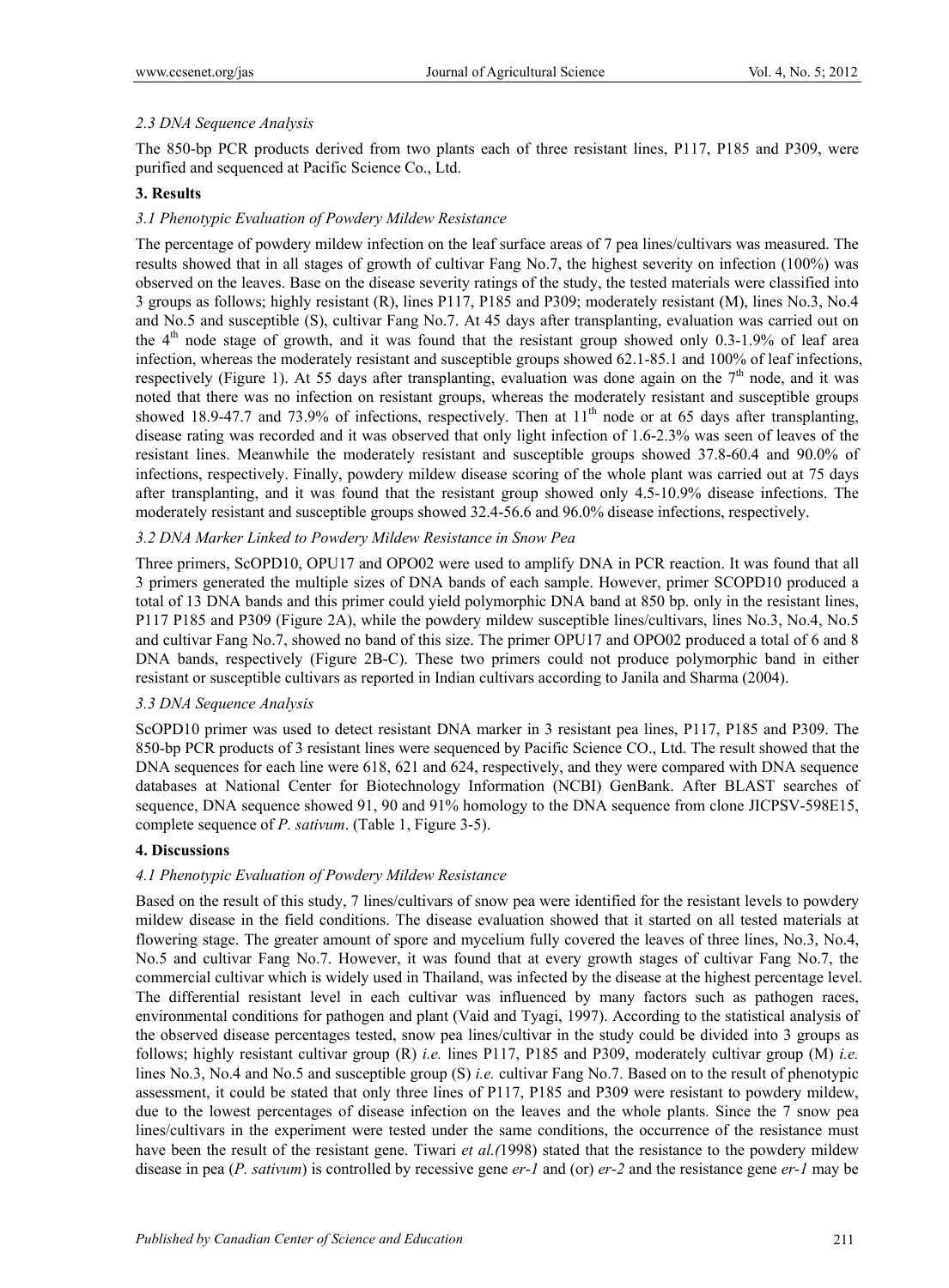present in many resistant lines from around the world. However, the powdery mildew resistance which was found in this study might not have been the same genes as previously reported.

#### *4.2 DNA Marker Linked to Powdery Mildew Resistance in Snow Pea*

In this study, the resistant DNA marker in 7 lines/cultivars of snow pea was identified using three primers, ScOPD10, OPU17 and OPO02. None of them could yield band that had the same size as reported by Janila and Sharma (2004). That might be due to the difference of the origin of germplasm. Although, the SCAR marker, ScOPD10, was developed to be used in identifying powdery mildew disease resistance in Canadian germplasm by Timmerman *et al*. (1994) and Tiwari *et al*. (1998) whereas this germplasm has been less employed in Indian pea breeding programme. Only 80% of the result was reliable when this primer was used with Indian cultivars. Meanwhile, one of the two markers developed by Tiwari *et al*. (1998) could not differentiate resistant and susceptible lines of the Indian origin (Janila and Sharma, 2004). Since the origin of snow pea lines/cultivar used in this study is not known and they might have contained different genetic origin from those of Canadian and Indian origins. Thus, when primer, ScOPD10, was used, it could not yield band that has the same size of 650 bp as reported in Canadian cultivars (Timmerman *et al.,* 1994) and Indian cultivars (Janila and Sharma, 2004). However, band at 850 bp was found in all the resistant lines, lines P117, P185 and P309. The difference in size may occur according to the difference of pea genetic background (Fondevilla *et al.,* 2008). On the other hand, other two primers, OPU17 and OPO02, failed to detect any marker. That might occur due to the markers of OPU17 and OPO02, were RAPD primers, which were not specific and there were many limitations of this method, especially, high sensitivity to reaction conditions that reduces reproducibility of the results obtained in different laboratories (Ek *et al.,* 2005). However, the specific DNA band at 850 bp. could be used to confirm the powdery mildew resistance in snow pea cultivar in Thailand.

## *4.3 DNA Sequence Analysis*

The 850-bp PCR products of 3 resistant lines, P117, P185 and P309, were sequenced and the result showed 618- 624 of the base number. After comparing with DNA sequence databases at National Center for Biotechnology Information (NCBI) GenBank. DNA sequence showed 90-91% homology to the DNA sequence from clone JICPSV-598E15, complete sequence of *P. sativum*. In addition, this DNA sequence was also similar to DNA sequence of BARE-1 gene in barley and RIRE-1 gene in rice (Smykal, 2009). BARE-1 gene in barley was resistant gene to powdery mildew caused by *E. graminis* f. sp. *Hordei* (Wei,1999). Thus, it might be stated that resistant pea lines in this study contained the same resistant gene as other powdery mildew resistant pea lines.

#### **References**

Ek, M., Eklund M., Von Post R., Dayteg C., Henriksson T., Weibull P., Ceplitis A., Isaac P. & Tuvesson S. (2005). Microsatellite marker for powdery mildew resistance in pea (*Pisum sativum*). *Hereditas, 142*, 86-91, http://dx.doi.org/10.1111/j.1601-5223.2005.01906.x

Fondevilla S., Torres A. M., Moreno M. T. & Rubiales D. (2007). Identification of a New Gene for Resistance to Powdery Mildew in *Pisum fulvum*, a Wild Relative of Pea. *Breeding Science*, *57*, 181-184, http://dx.doi.org/10.1270/jsbbs.57.181

Fondevilla, S., Rubiales D. & Moreno M. T. (2008). Identification and validation of RAPD and SCAR markers linked to the gene *Er3* conferring resistance to *Erysiphe pisi* DC in pea. *Mol. Breeding*, *22,* 193-200. http://dx.doi.org/10.1007/s11032-008-9166-6

Janila, P. & Sharma B. (2004). RAPD and SCAR Markers for Powdery Mildew Resistance Gene *er* in Pea. *Plant Breeding*, *123*, 271-274. http://dx.doi.org/10.1111/j.1439-0523.2004.00963.x

Keller, B., Feuillet C. & Messmer M. (2000). *Genetics of disease resistance*. *In* A.J. Slusarenko, R.S.S. Fraser, and L.C. van Loon (Eds.). Mechanisms of Resistance to Plant Diseases. Kluwer Academic Publishers, Dordrecht, Netherland. pp. 101-160. http://dx.doi.org/10.1007/978-94-011-3937-3\_5

Khumpai, S., Wicescang A., Saranar J. & Somlit P. (2001). *Varietal improvement of snow pea for powdery mildew resistance*. Plant diseases Research Department of Agriculture. [Online] Available: www.doa.go.th/webice/library/library/plant\_project46/502.pdf

Pongphal D., Seephueng C., Ratanang P., Reungpradit P., Muengmoon P., Wongnunta N. & Sankham P. (2003). Investigations of Sweet Pea Fresh Pod and Commercial Seed Production. *Royal Project Foundation Report,*  2003. Project no. 20102. Royal Project Foundation: 36 p.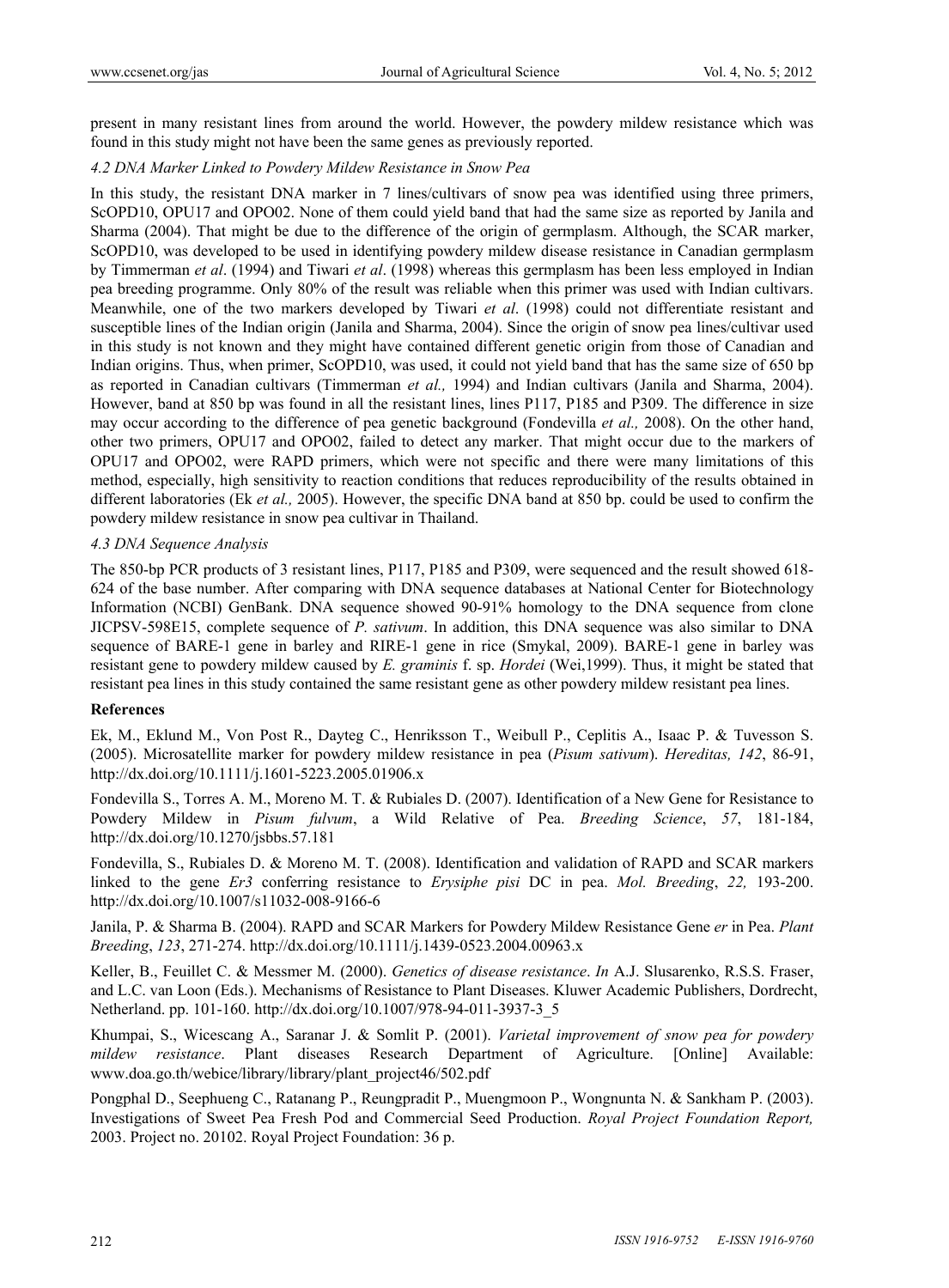Ondrej, M., R. Dostalova, & L. Odstrcilova. (2005). Response of *Pisum sativum* Germplasm Resistant to *Erysiphe pisi* to Inoculation with *Erysiphe baeumleri*, a New Pathogen of Pea. *Plant Protect. Sci*., *41*, 95-103. http://www.journals.uzpi.cz/publicFiles/16843.pdf

Sanchez, A. C., Brar S. D., Haung N., Li Z. & Khush G. S. (2000). Sequence tagged site marker-assisted selection for three bacterial blight resistance genes in rice. *Crop Sci*., *40*, 792-797. http://dx.doi.org/10.2135/cropsci2000.403792x

Smykal, P., Kalendar R., Ford R., Macas J. & Griga M. (2009). Evolutionary conserved lineage of *Angela* family retrotransposons as a genome-wide microsatellite repeat dispersal agent. *Heredity*, *103*, 157-167. http://dx.doi.org/10.1038/hdy.2009.45

Timmerman, G.M., Frew T.J., Weeden N.F., Miller A.L. & Golden D.S. (1994). Linkage Analysis of *er-1*, a Recessive *Pisum sativum* Gene for Resistance to Powdery Mildew Fungus (*Erysiphe pisi* D.C.). *Theor. Appl. Genet., 88*, 1050-1055. http://dx.doi.org/10.1007/BF00220815

Tiwari, K.R., Penner G.A. & Warkentin T.D. (1998). Identification of Coupling and Repulsion Phase RAPD Markers for Powdery Mildew Resistance Gene *er-1* in Pea. *Genome*, *41*, 440-444. http://onlinelibrary.wiley.com/doi/10.1111/j.1439-0523.2004.00963.x/abstract

Vaid, A. & Tyagi P. D. (1997). Genetics of powdery mildew resistance in pea. *Euphytica, 96*, 203-206. http://dx.doi.org/10.1023/A:1002953129003

Wanasiri, N. (2007). Identification and Classification of Some Powdery Mildew Anamorpha Using Light and Scanning Electron Microscopes. Master of Science Thesis, Department of Agriculture. Chiang Mai University. 131p.

Warkentin, T.D., Rashid K.Y. & Xue A.G. (1998). Fungicidal control of powdery mildew in field pea. *Can. J. Plant Sci*., *76*, 933-935. http://dx.doi.org/10.4141/cjps96-156

Wei, F., Gobelman W. K., Morroll S.M., Kurth J., Mao L., Wing R., Leister D., Schulze L. P. & Wise R.P. (1999). The Mila (Powdery mildew) resistance cluster is associated with three NBS-LRR gene families and suppressed recombination within a 240-kb DNA interval on chromosome 5s (1HS) of barley. *Genetics*, *153*, 1929-1948, http://www.genetics.org/content/153/4/1929.short

Young, N., Danesh D., Menancio-Hautea D. & Kumar L. (1993). Mapping oligogenic resistance to powdery mildew in mungbean with RFLPs. *Theor. Appl. Genet., 87*, 243-249. http://dx.doi.org/10.1007/BF00223772

| Lines            | Description<br><b>Bases</b><br>Accession | Query       |                                                          |          |
|------------------|------------------------------------------|-------------|----------------------------------------------------------|----------|
|                  |                                          |             |                                                          | Coverage |
| P <sub>117</sub> | 618                                      | CU655881.10 | <i>P. sativum DNA sequence from clone JICPSV-598E15,</i> | 91%      |
|                  |                                          |             | complete sequence                                        |          |
| P <sub>185</sub> | 621                                      | CU655881.10 | <i>P. sativum DNA sequence from clone JICPSV-598E15,</i> | 90%      |
|                  |                                          |             | complete sequence                                        |          |
| P309             | 624                                      | CU655881.10 | P. sativum DNA sequence from clone JICPSV-598E15,        | $91\%$   |
|                  |                                          |             | complete sequence                                        |          |

Table 1. Description of three specific bands comparing with NCBI database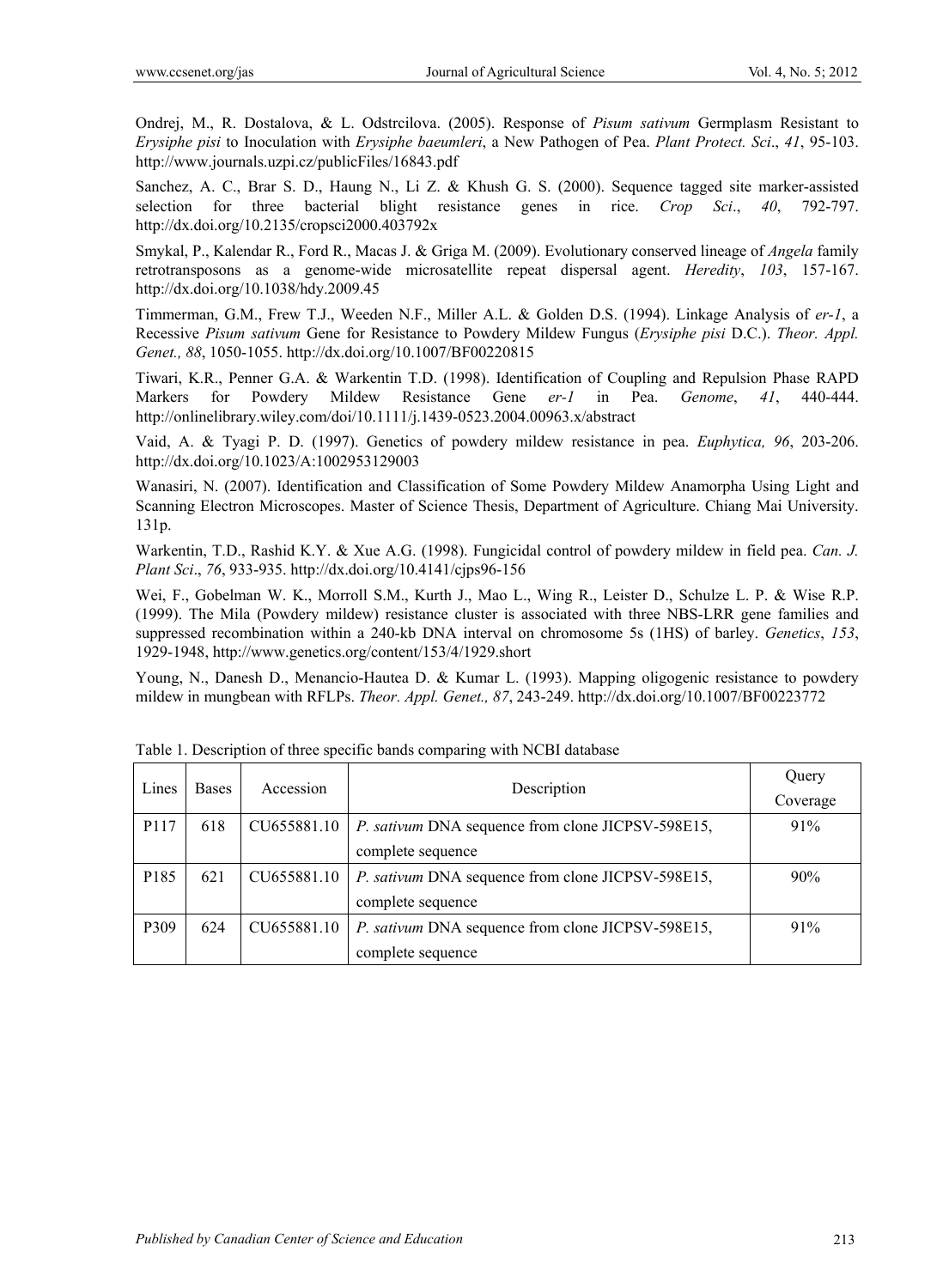

Figure 1. Percentage of powdery mildew infection on leaf surface area at the  $4<sup>th</sup>$  node (A),  $7<sup>th</sup>$  node (B),  $11<sup>th</sup>$ node (C) and whole plant (D) in 7 pea lines/cultivars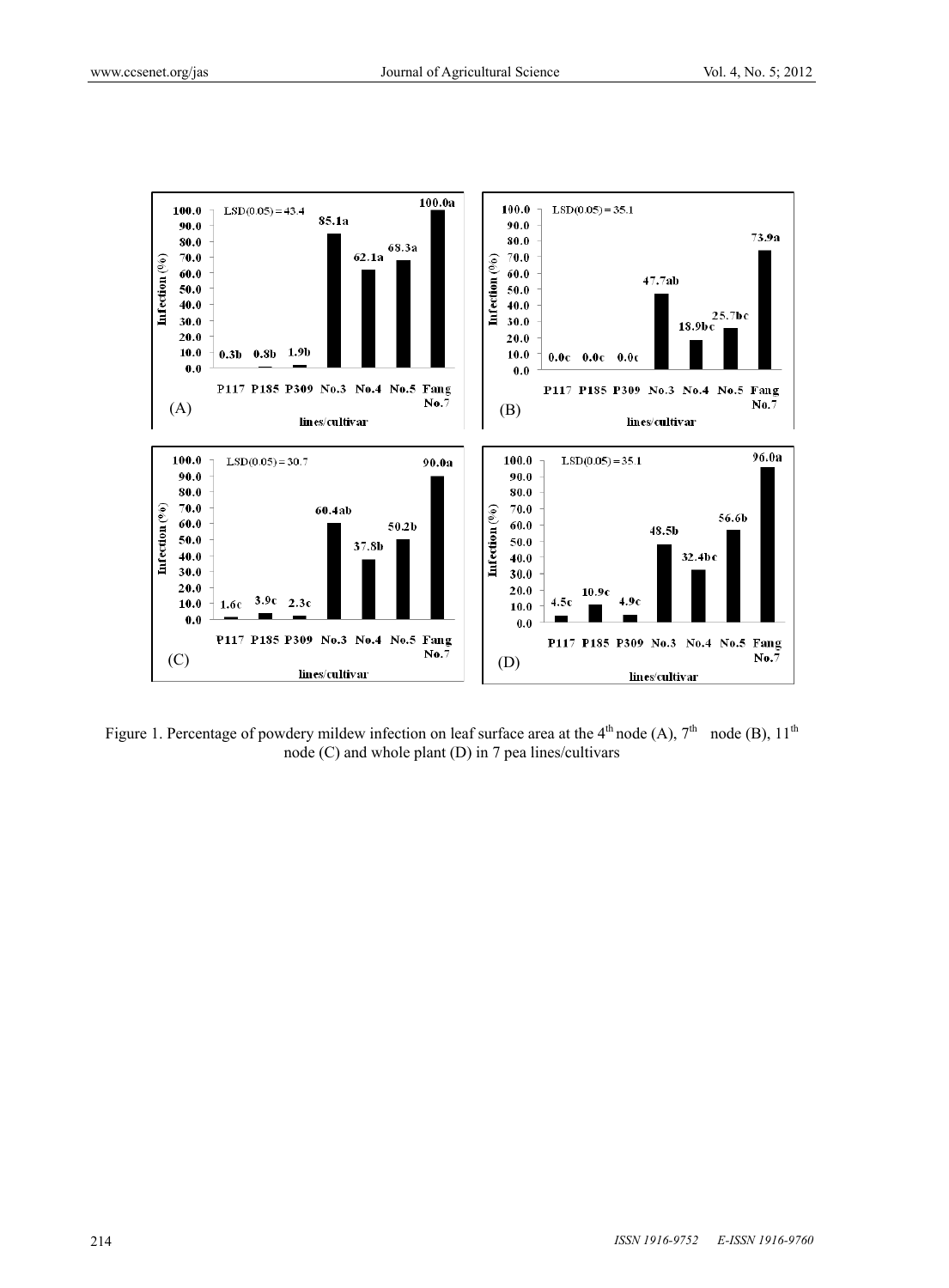

Figure 2. DNA fingerprinting generated by primer ScOPD10 (A), primer OPU17 (B) and primer OPO02 (C) of 7 pea lines/cultivars which were divided into 3 groups: 1) resistance (R), P117, P185 and P309; 2) moderate resistance (MR), No.3, No.4 and No.5 and 3) susceptible (S), Fang No.7. The 850-bp DNA marker could be yielded only in R group